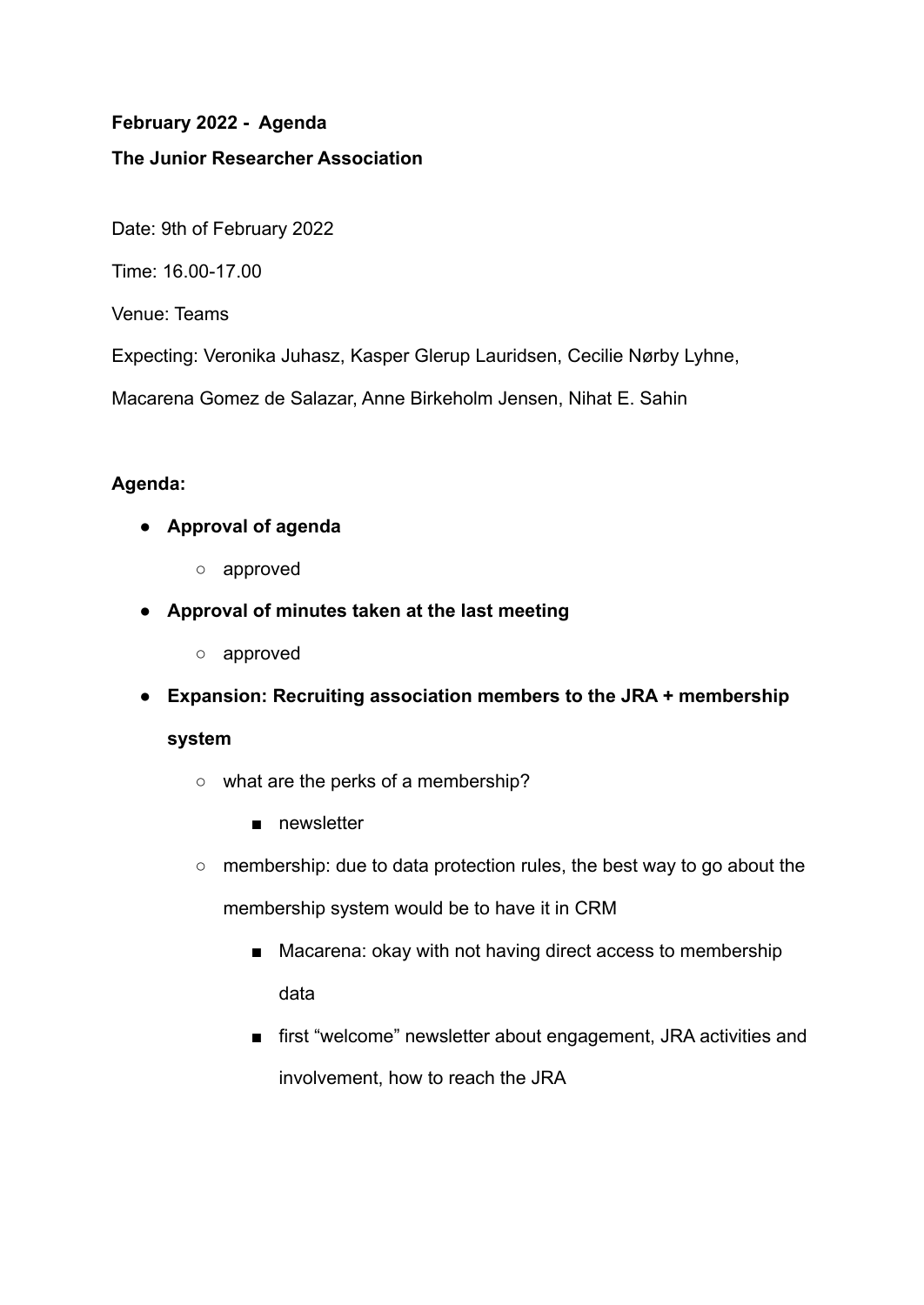○ "active members": people who want to help and volunteer. They can get in touch with JRA board to see what they can do (e.g. communications, events, etc).

# **● Visibility:**

- $\circ$  departmental meetings  $\rightarrow$  getting people to sign up for the JRA newsletter
	- we also ask the department/faculty newsletters to include the JRA newsletter and membership in their newsletters
	- ask department newsletters to include JRA informal coffee meetings in their newsletters "open call"
- flyers
- SoMe
- website: add more information on how to reach the board members,

make it easy

- update news: General assembly, network meeting, new board
- similar updates to AUPA website

<https://phd.au.dk/for-current-phd-students/aupa/board-members>

- Veronika: figure out when website will move
- AU HR welcome package

# ● **Roles within the new board:**

- co-chairs: all 4 board members
- statutes should be modified accordingly
- **● contact list for previous board ([link\)](https://docs.google.com/spreadsheets/d/1eqPF_03nPu9wkBMQIuirP5Ewy3CFGmpnVk96a6eya3I/edit#gid=1456019698):**
	- the board members will split up the contact list after there are more

association members